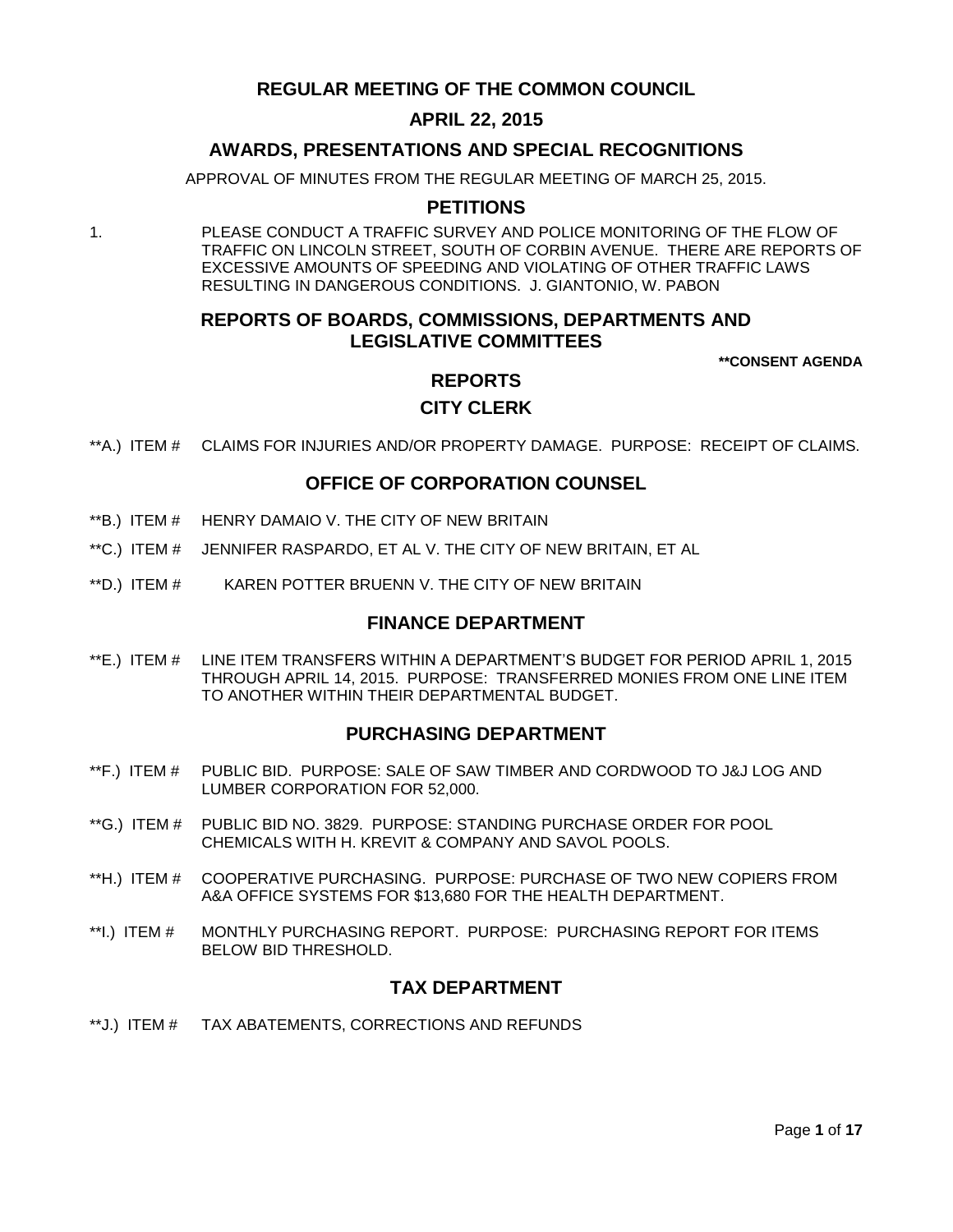## **REPORTS RETURNED FROM COMMITTEE**

## **COMMITTEE ON LICENSES**

- \*\*K.) 33061 [RECOMMENDATION FOR RESOLUTION 33061. PURPOSE: LICENSE TO BE ISSUED FOR](#page-8-1)  [PURPOSE OF CONDUCTING THE LITTLE POLAND FESTIVAL.](#page-8-1)
- \*\*L.) 33062 [RECOMMENDATION FOR RESOLUTION 33062. PURPOSE: LICENSE TO BE ISSUED FOR](#page-8-2)  [PURPOSE OF CONDUCTING THE "ODPUST"](#page-8-2) FESTIVAL.
- \*\*M.) 33063 [RECOMMENDATION FOR RESOLUTION 33063. PURPOSE: LICENSE TO BE ISSUED FOR](#page-9-0)  [PURPOSE OF CONDUCTING THE PULASKI CLUB BAZAAR/CARNIVAL.](#page-9-0)
- \*\*N.) 33064 [RECOMMENDATION FOR RESOLUTION 33064. PURPOSE: LICENSE TO BE ISSUED FOR](#page-9-1)  [PURPOSE OF CONDUCTING THE DOZYNKI](#page-9-1) FESTIVAL.

## **COMPENSATION COMMITTEE**

\*\*O.) ITEM # [RECOMMENDATION OF THE COMPENSATION COMMITTEE. PURPOSE:](#page-10-0)  [COMPENSATION RECOMMENDATION FOR APPOINTED AND ELECTED OFFICIALS.](#page-10-0)

### **CONSOLIDATED SUBCOMMITTEE**

\*\*P.) 33022 [RECOMMENDATION FOR ITEM 33022. PURPOSE: PROPOSED AMENDMENT TO THE](#page-10-1)  [CODE OF ORDINANCES TO INCREASE TIME ALLOWED FOR PLACEMENT OF RUBBISH](#page-10-1)  [CONTAINERS.](#page-10-1)

## **RESOLUTIONS RETURNED FROM COMMITTEE**

- 1.) 33061 [POLISH FOUNDATION OF GREATER NEW BRITAIN LITTLE POLAND FESTIVAL.](#page-11-0)  [PURPOSE: LICENSE TO BE ISSUED FOR PURPOSE OF CONDUCTING A FESTIVAL.](#page-11-0)  [D. DEFRONZO, D. NAPLES, R. SMEDLEY](#page-11-0)
- 2.) 33062 [SACRED HEART CHURCH "ODPUST" FESTIVAL. PURPOSE: LICENSE TO BE ISSUED](#page-11-1)  [FOR PURPOSE OF CONDUCTING A FESTIVAL. D. DEFRONZO, D. NAPLES,](#page-11-1) R. SMEDLEY
- 3.) 33063 [PULASKI CLUB BAZAAR/CARNIVAL. PURPOSE: LICENSE TO BE ISSUED FOR PURPOSE](#page-11-2)  [OF CONDUCTING A BAZAAR/CARNIVAL. D. DEFRONZO, D. NAPLES,](#page-11-2)  [R. SMEDLEY](#page-11-2)
- 4.) 33064 [POLISH COUNCIL OF GREATER NEW BRITAIN DOZYNKI FESTIVAL. PURPOSE: LICENSE](#page-12-0)  [TO BE ISSUED FOR PURPOSE OF CONDUCTING A FESTIVAL. D. DEFRONZO](#page-12-0)
- 5.) 33022 [PROPOSED AMENDMENT TO THE CODE OF ORDINANCES. PURPOSE: INCREASE TIME](#page-12-1)  ALLOWED FOR PLACEMENT [OF RUBBISH CONTAINERS. D. NAPLES](#page-12-1)

## **NEW RESOLUTIONS**

- 6.) ITEM # [PROPOSED COMPENSATION RATES. PURPOSE: PROPOSED COMPENSATION](#page-12-2)  [ADJUSTMENTS FOR APPOINTED AND ELECTED OFFICIALS. C. CARLOZZI, JR.,](#page-12-2)  W. PABON, [E. SANCHEZ](#page-12-2)
- 7.) ITEM # [APRIL 22, 2015 RECOGNIZED AS EARTH DAY. PURPOSE: PROMOTE CONSERVATION,](#page-13-0)  [ENERGY EFFICIENY AND TO RAISE AWARENESS OF THE ENVIRONMENT.](#page-13-0)  S. BIELINSKI, T. [COLLINS, R. SMEDLEY, M. TRUEWORTHY](#page-13-0)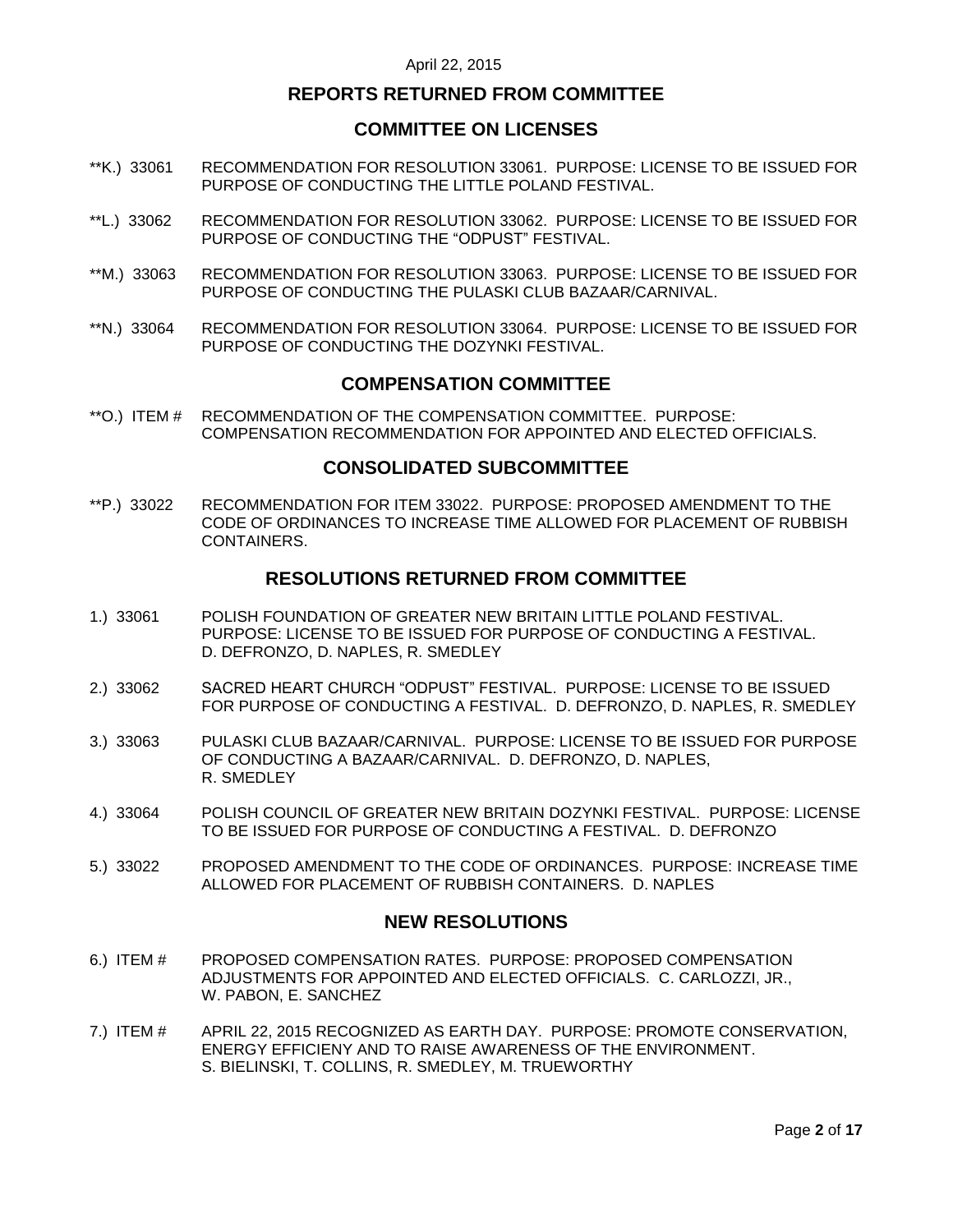- 8.) ITEM # [RECOGNITION OF APRIL 23, 2015. PURPOSE: 107](#page-14-0)<sup>th</sup> ANNIVERSARY OF THE ARMY [RESERVE. M. TRUEWORTHY](#page-14-0)
- 9.) ITEM # [CYSA FY 2015 GRANT. PURPOSE: GRANT FOR \\$5,044 TO BE USED FOR PRO-SOCIAL](#page-14-1)  [ACTIVITIES AND DIRECT SERVICES PERTAINING TO THE JUVENILE REVIEW BOARD](#page-14-1)  [CLIENTS. E. SANCHEZ](#page-14-1)
- 10.) ITEM # [SALE OF RESCUE TRUCK. PURPOSE: SALE OF RESCUE TRUCK FOR \\$361,001 TO](#page-15-0)  [MIDWAY FIRE DEPARTMENT. S. BIELINSKI, J. GIANTONIO](#page-15-0)
- 11.) ITEM # [DEPARTMENT OF ECONIMIC AND COMMUNITY DEVELOPMENT –](#page-16-0) ARTS GRANT. [PURPOSE: \\$71,956 GRANT FUNDING AWARDED TO PROMOTE ARTS IN NEW BRITAIN.](#page-16-0)  [A. PLATOSZ, D. NAPLES](#page-16-0)

## **UNFINISHED BUSINESS**

- 32554 RESOLUTION RE: APPROVAL OF AGREEMENT BETWEEN THE CITY OF NEW BRITAIN AND LOCAL 1186. TABLED 11/13/2013
- 32697 REPORT OF PURCHASING DEPT. RE: ON CALL ENGINEERING SERVICES LANDFILL AND RECYCLING CENTER COMPLIANCE MONITORING – PUBLIC WORKS DEPT. TABLED 04/23/2014
- 32767 RESOLUTION RE: FISCAL YEAR 2015 COMMUNITY SERVICES BUDGET AMENDMENTS. TABLED 06/11/2014
- 32953 RESOLUTION RE: APPROVAL OF AGREEMENT BETWEEN THE CITY OF NEW BRITAIN AND LOCAL 871 – NEW BRITAIN FEDERATION OF TEACHERS TABLED 12/10/2014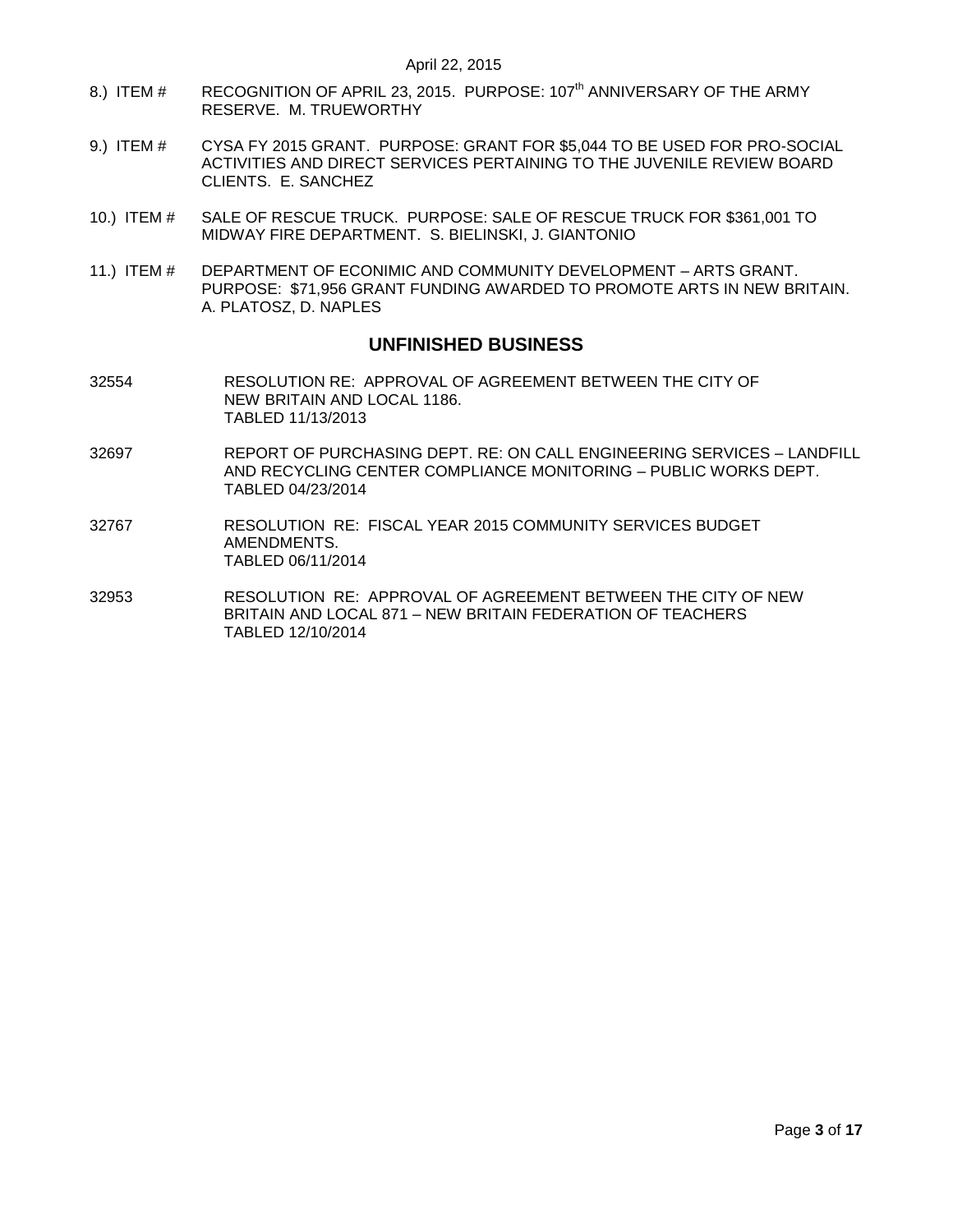## **REGULAR MEETING OF THE COMMON COUNCIL**

# **APRIL 22, 2015**

# **AWARDS, PRESENTATIONS AND SPECIAL RECOGNITIONS**

APPROVAL OF MINUTES FROM THE REGULAR MEETING OF MARCH 25, 2015.

# **PETITIONS**

1. PLEASE CONDUCT A TRAFFIC SURVEY AND POLICE MONITORING OF THE FLOW OF TRAFFIC ON LINCOLN STREET, SOUTH OF CORBIN AVENUE. THERE ARE REPORTS OF EXCESSIVE AMOUNTS OF SPEEDING AND VIOLATING OF OTHER TRAFFIC LAWS RESULTING IN DANGEROUS CONDITIONS. J. GIANTONIO, W. PABON

# **REPORTS OF BOARDS, COMMISSIONS, DEPARTMENTS AND LEGISLATIVE COMMITTEES**

**\*\*CONSENT AGENDA**

# **REPORTS CITY CLERK**

<span id="page-3-0"></span>\*\*A.) ITEM # CLAIMS FOR INJURIES AND/OR PROPERTY DAMAGE. PURPOSE: RECEIPT OF CLAIMS.

REPORT OF: City Clerk

To Her Honor, the Mayor, and the Common Council of the City of New Britain: the undersigned beg leave to report the following:

ITEM #:

RE: CLAIMS FOR INJURIES AND/OR PROPERTY DAMAGE

CLAIMANTS NAME Catalano, Jeffrey P. Falcon, Ana by her Atty. Paul M. Iannaccone Gordon, Sherwayne Hebenstreit, Marianne Wassil, Susan

> Mark H. Bernacki City Clerk

# **OFFICE OF CORPORATION COUNSEL**

<span id="page-3-1"></span>\*\*B.) ITEM # HENRY DAMAIO V. THE CITY OF NEW BRITAIN

REPORT OF: Office of Corporation Counsel

To Her Honor, the Mayor, and the Common Council of the City of New Britain: the undersigned beg leave to report the following:

ITEM #:

RE: HENRY DEMAIO V. CITY OF NEW BRITAIN

RESOLVED, By the Common Council of the City of New Britain that the sum of TEN THOUSAND DOLLARS (\$10,000.00) be paid to Henry Demaio and Brian M. Silver, Esq., his attorney, in full settlement of his suit against the City of New Britain, now pending in Superior Court, Judicial District of New Britain, at New Britain, for injuries and losses he allegedly sustained on October 24, 2013, when the plaintiff 's vehicle struck a raised manhole cover while traveling in a southbound direction on Christian Lane, New Britain, CT. He has alleged that as a result of the incident, he sustained severe neck strain, back and knee pain as well as property damage to his vehicle. The plaintiff has alleged \$3,929.00 in medical damages.

This recommendation is made upon the advice of City Attorney Irena J. Urbaniak, after a settlement conference between the Honorable Judge Young, City Attorney Irena J. Urbaniak and Atty. Brian Silver with the approval and consent of Gennaro Bizzarro, Esq.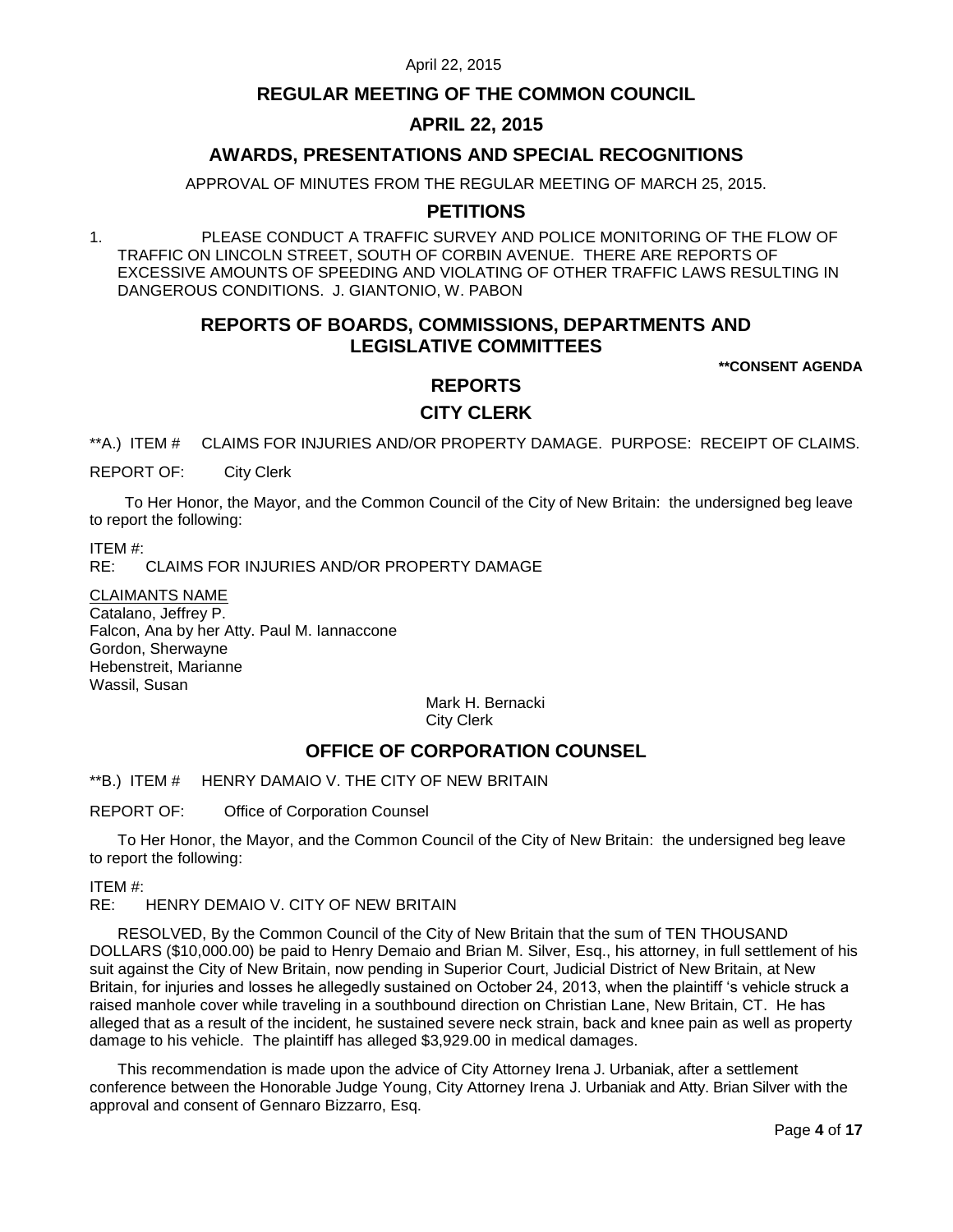This suit is to be withdrawn by the plaintiff without costs to the City of New Britain and settlement is to be made without admission of any liability.

### Irena J. Urbaniak City Attorney

<span id="page-4-0"></span>\*\*C.) ITEM # JENNIFER RASPARDO, ET AL V. THE CITY OF NEW BRITAIN, ET AL

### REPORT OF: Office of Corporation Counsel

To Her Honor, the Mayor, and the Common Council of the City of New Britain: the undersigned beg leave to report the following:

ITEM #:

RE: Jennifer Raspardo, et al v. The City of New Britain, et al

BE IT RESOLVED, By the Common Council of the City of New Britain that the sum of ONE HUNDRED FIFTY THREE THOUSAND FIVE HUNDRED DOLLARS AND ZERO CENTS (\$153,500.00) be paid to the Plaintiffs Jennifer Raspardo, Needasabrina Russell and Gina Spring and Norman Pattis, Esq., their attorney, in full settlement of their suit against the City of New Britain, et al, now pending in the United States District Court in Hartford, Raspardo, et al vs. City of New Britain, et al. One of the Defendants, John Carlone is contributing an additional Six Thousand and Five Dollars (\$6500.00) to the settlement.

This matter involves a lawsuit pending in the federal District Court by Jennifer Raspardo, Gina Spring and Needasabrina Russell, three former police officers, against the City of New Britain Police Department and former employees Anthony Paventi and John Carlone wherein the plaintiffs allege they were sexually harassed during the course of their employment. In addition, they alleged that four other city police supervisors created a hostile work environment and subjected them to disparate treatment by making inappropriate comments, failing to adequately report or investigate Carlone's harassing behavior and disciplining the female plaintiffs more harshly for violations of New Britain Police Department Policies than male officers. Most of the alleged events occurred between early 2007 and early 2008.

The Office of Corporation Counsel represents the City of New Britain, the Police Department, William Gagliardi, Thomas Steck and Kenneth Panetta. Outside counsel was retained for Anthony Paventi and John Carlone due to a conflict of interests between those officers and the New Britain Police Department. State Law and the applicable collective bargaining agreements obligate the City of New Britain to provide legal representation for these officers unless or until a judge or jury determines that the officers' conduct was willful and wanton and hence outside the scope of the authority. Thus the City of New Britain was exposed to paying additional attorneys' fees for these two prior employees as well as paying plaintiffs' legal fees if they were successful in the litigation.

This recommendation is made upon the advice of Assistant Corporation Counsel Joseph E. Skelly, Jr. and City Attorney Irena J. Urbaniak, after settlement negotiations between Honorable Magistrate Judge Martinez, Assistant Corporation Counsel Joseph E. Skelly, Jr., City Attorney Irena J. Urbaniak, Attorney Joseph McQuade (Anthony Paventi's Attorney), Attorney Alex Avoccio, (John Carlone's Attorney), Attorney Brittany Paz and Norman Pattis, Esq. (Plaintiffs' counsel), with the approval and consent of Gennaro Bizzarro, Esq.

This suit is to be withdrawn by the plaintiff without costs to the City of New Britain and settlement is to be made without admission of any liability.

> Irena J. Urbaniak City Attorney

<span id="page-4-1"></span>\*\*D.) ITEM # KAREN POTTER BRUENN V. THE CITY OF NEW BRITAIN

REPORT OF: Office of Corporation Counsel

To Her Honor, the Mayor, and the Common Council of the City of New Britain: the undersigned beg leave to report the following:

ITEM #:

## RE: KAREN POTTER BRUENN V. CITY OF NEW BRITAIN

RESOLVED, By the Common Council of the City of New Britain that the sum of TWENTY FIVE THOUSAND DOLLARS (\$25,000) be paid to Karen Potter Bruenn and Mark J. Migliaccio, Esq., her attorney, in full

Page **5** of **17**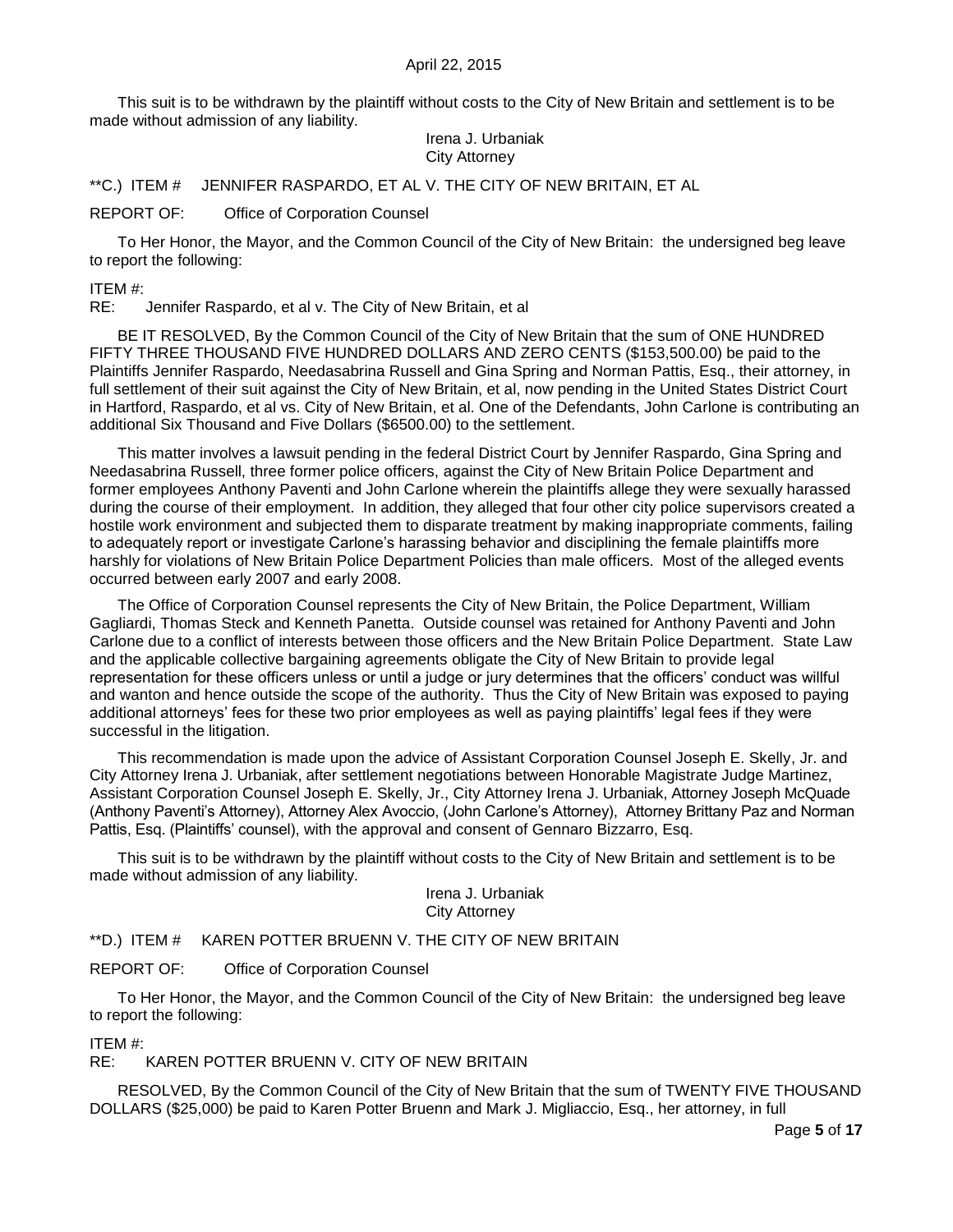settlement of her suit against the City of New Britain, now pending in Superior Court, Judicial District of New Britain, at New Britain, for bodily injuries she sustained on September 4, 2012 when she was walking upon the public sidewalk adjacent to 332-334 Broad Street. She alleges to have fallen because of a fractured, broken, split, crumbled and uneven sidewalk. As a result of the incident, plaintiff alleges that she has suffered a cervical strain/sprain, lumbar strain/strain; bilateral knee contusion; left ankle sprain; left ankle status post arthrodesis and bilateral lower extremity edema. In medical specials, the plaintiff has incurred \$27,039.91. There is a Medicaid lien.

This recommendation is made upon the advice of City Attorney Irena J. Urbaniak, after settlement negotiations between Honorable Judge Young, City Attorney Irena J. Urbaniak and Mark J. Migliaccio, Esq., with the approval and consent of Gennaro Bizzarro, Esq.

This suit is to be withdrawn by the plaintiff without costs to the City of New Britain and settlement is to be made without admission of any liability.

> Irena J. Urbaniak City Attorney

# **FINANCE DEPARTMENT**

<span id="page-5-0"></span>\*\*E.) ITEM # LINE ITEM TRANSFERS WITHIN A DEPARTMENT'S BUDGET FOR PERIOD APRIL 1, 2015 THROUGH APRIL 14, 2015. PURPOSE: TRANSFERRED MONIES FROM ONE LINE ITEM TO ANOTHER WITHIN THEIR DEPARTMENTAL BUDGET.

#### REPORT OF: Finance Department

To Her Honor, the Mayor, and the Common Council of the City of New Britain: the undersigned beg leave to report the following:

#### ITEM #:

RE: Line Item Transfers within a department's budget for the period April 1, 2015 through April 14, 2015 (This report for information purposes only)

In accordance with the city of New Britain ordinance of Article VII – Finance, Section 2-494(3), the following departments have transferred monies from one line item to another within their departmental budget (total department budget has not changed). Each transfer will be continuously numbered from month to month throughout the fiscal year. This report represents the transfers executed by the mayor in accordance with the aforementioned ordinance for the period ending April 14, 2015

| 9.  | Department:               | Assessor                                                                                                                                                                                   |                        |                                           |
|-----|---------------------------|--------------------------------------------------------------------------------------------------------------------------------------------------------------------------------------------|------------------------|-------------------------------------------|
|     | From:                     | 001107001-5331                                                                                                                                                                             |                        | (Professional Services)                   |
|     | To:                       | 001107001-5352                                                                                                                                                                             | \$500.00               | (Data Processing)                         |
|     |                           | 001107001-5611                                                                                                                                                                             | \$400.00               | (Office Supplies)                         |
|     |                           | 001107001-5645                                                                                                                                                                             | \$125.00               | (Technical Publications)                  |
|     | Amount:                   | \$1,025.00                                                                                                                                                                                 |                        |                                           |
|     | <b>Brief Description:</b> | Adjust line items for quarterly payment to QDS, purchase of paper, toner, office<br>supplies, camera for assessment field work and NADA valuation guides for<br>10/1/15 vehicle grand list |                        |                                           |
| 10. | Department:               | Sewer                                                                                                                                                                                      |                        |                                           |
|     | From:                     | 208315101-5453                                                                                                                                                                             | Engineering/Appraisals |                                           |
|     | To:                       | 208315101-5659                                                                                                                                                                             |                        | <b>Operating Materials &amp; Supplies</b> |
|     | Amount:                   | \$21,000.00                                                                                                                                                                                |                        |                                           |
|     | <b>Brief Description:</b> | Funds needed to purchase 50 manhole covers for annual maintenance<br>program/replacement of defective covers                                                                               |                        |                                           |
| 11. | Department:               | Sewer                                                                                                                                                                                      |                        |                                           |
|     | From:                     | 208315101-5746                                                                                                                                                                             | Misc. Capital Projects |                                           |
|     | To:                       | 208315101-5659                                                                                                                                                                             |                        | <b>Operating Materials &amp; Supplies</b> |
|     | Amount:                   | \$18,600.00                                                                                                                                                                                |                        |                                           |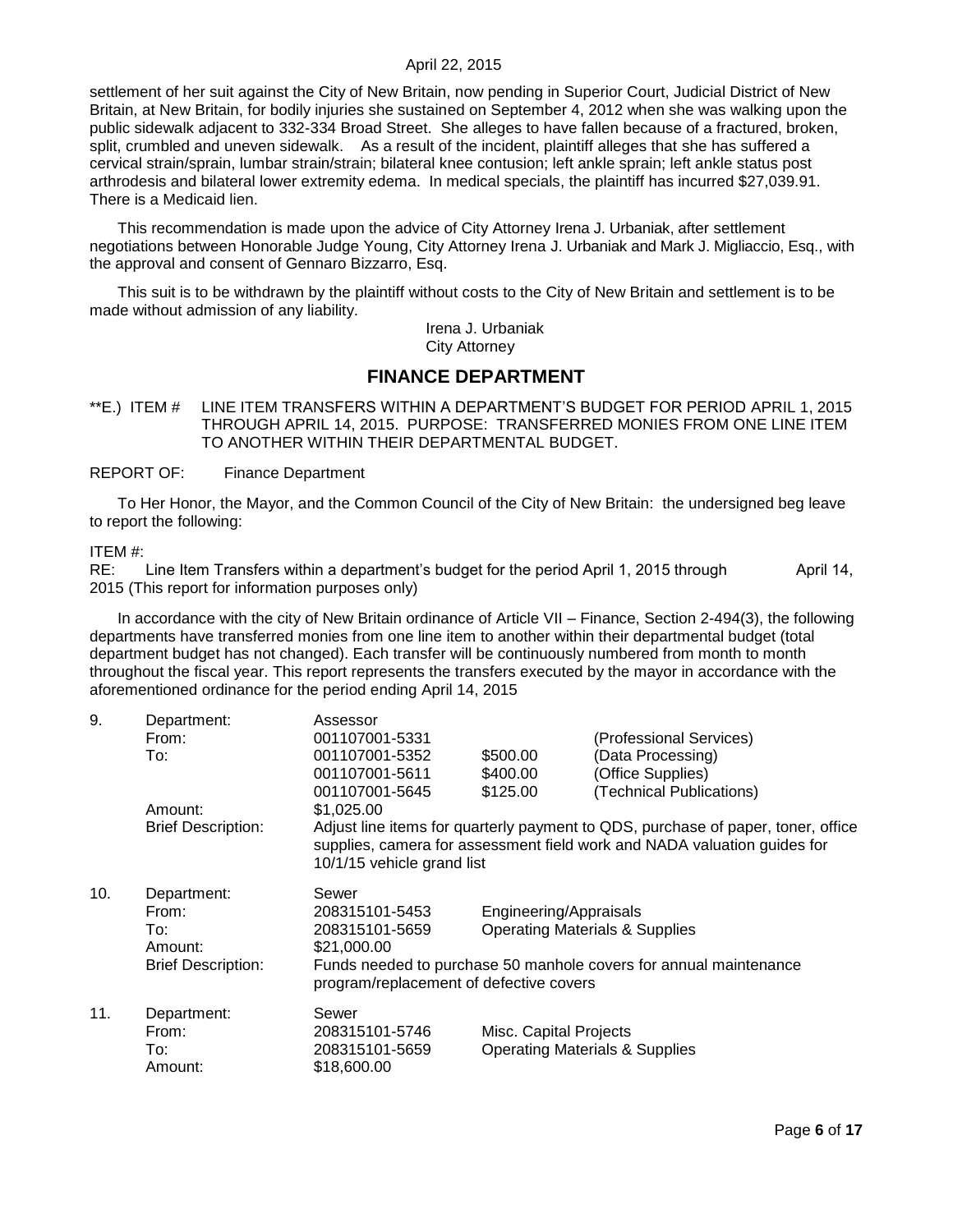Brief Description: Funds needed to purchase 40 catch basins for paving and maintenance program. Funds also needed for sewer line root control which is beyond four years since critical areas have been treated.

> Rebecca Salerni Deputy Finance Director

# **PURCHASING DEPARTMENT**

<span id="page-6-0"></span>\*\*F.) ITEM # PUBLIC BID. PURPOSE: SALE OF SAW TIMBER AND CORDWOOD TO J&J LOG AND LUMBER CORPORATION FOR 52,000.

REPORT OF: Finance Dept., Purchasing Division

To Her Honor, the Mayor, and the Common Council of the City of New Britain: the undersigned beg leave to report the following:

### ITEM #:

RE: Sale of Saw Timber and Cordwood on the Burlington Property of the New Britain Public Works Department, Utilities Division (Informational Report)

DATE: April 22, 2015

A Public Bid was solicited by Connwood Foresters, Inc. and received in accordance with the Purchasing Ordinances of the City of New Britain for the sale of Saw Timber and Cordwood on the Property of the Utilities Division, at their Whigville location in Burlington, CT. Connwood Foresters, Inc. has a contract with the City to provide to the Utilities Division professional forestry services, which includes the marketing and sale of timber. Connwood Foresters, Inc. through their forest inventory and management planning services determined that 3,093 trees on the Utilities Division's property in Burlington needed to be harvested.

Invitations to bid were solicited by Connwood Foresters, Inc. The bids when received by Connwood Foresters, Inc. were reviewed, and checked for conformance. The responses were received as shown on the attachment. The responses were also presented to the Water Commission at their April 7, 2015 meeting. The Water Commission at this meeting voted and approved that the sale of the Saw Timber and Cordwood be awarded to J&J Log and Lumber Corporation of Dover Plains, NY, who was the highest bidder for the wood at the Utilities Division's Burlington location.

#### Jack Pieper Purchasing Agent

<span id="page-6-1"></span>\*\*G.) ITEM # PUBLIC BID NO. 3829. PURPOSE: STANDING PURCHASE ORDER FOR POOL CHEMICALS WITH H. KREVIT & COMPANY AND SAVOL POOLS.

REPORT OF: Finance Dept., Purchasing Division

To Her Honor, the Mayor, and the Common Council of the City of New Britain: the undersigned beg leave to report the following:

ITEM #:

RE: Public Bid No. 3829 Pool Chemicals DATE: April 22, 2015

Public Bid No. 3829 was solicited and received in accordance with the Purchasing Ordinances of the City of New Britain for required purchases of Pool Chemicals for the Parks, Recreation and Community Services Department. Funding is available for the purchase of the Pool Chemicals in the Parks, Recreation and Community Services Department's account number 001419004-5659, General Fund, Park Maintenance Operating Materials and Supplies.

Invitations to bid were solicited and the bid was duly advertised in the New Britain Herald Newspaper, the City and State of Connecticut's Department of Administration Services websites and mailed to twenty-three (23) Pool Chemical Companies. The Purchasing Agent did not receive any letters from the Pool Chemical Companies on the mailing list who indicated that they could not respond to the bid request. The responses were received as per the attached.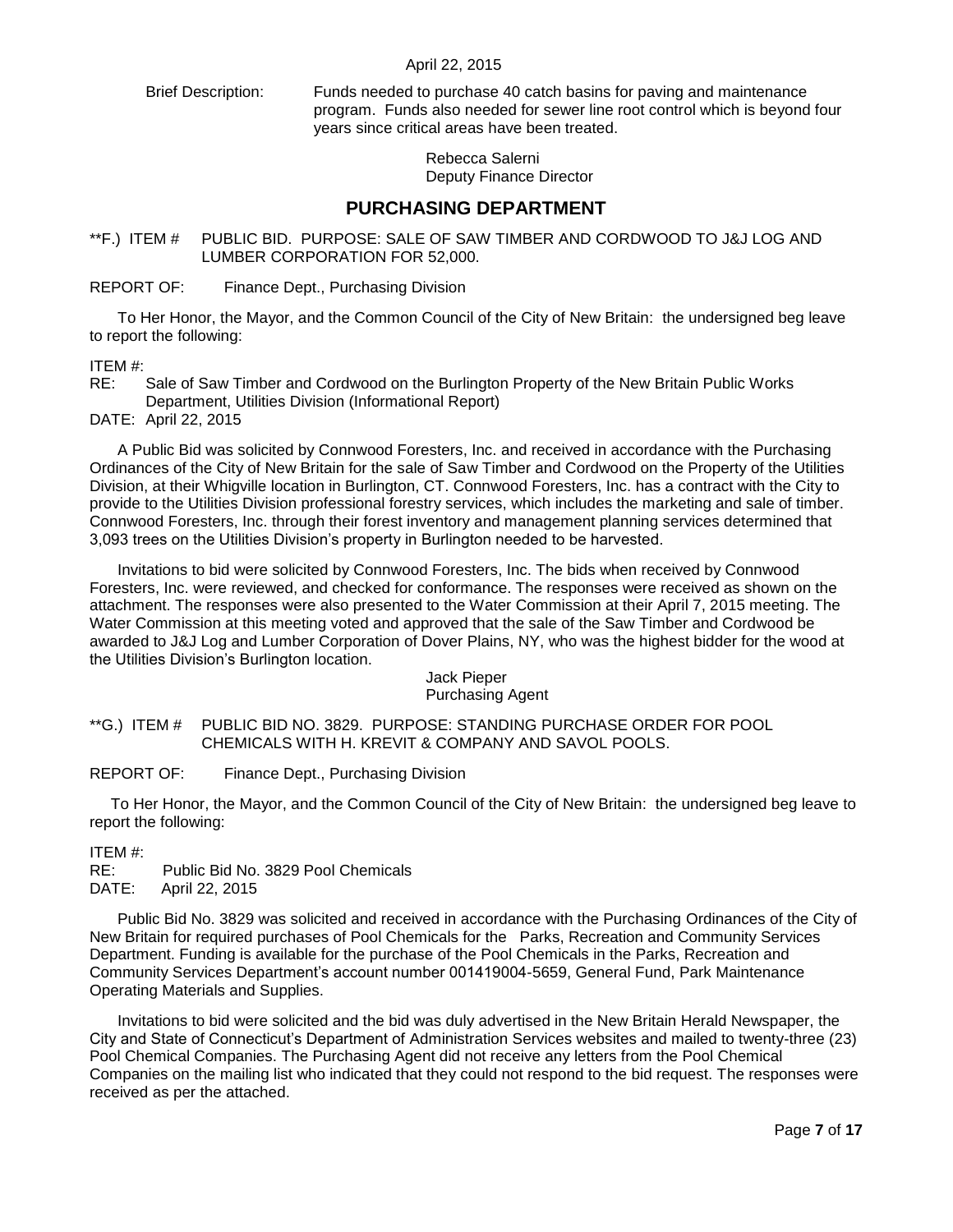The bids were reviewed for conformance to specifications by Parks, Recreation and Community Services Department's Administration and the Purchasing Agent. Therefore, the Director of the Parks, Recreation and Community Services Department is recommending that the bid be awarded to the following companies who submitted the lowest responsible bid for the Pool Chemicals, H. Krevit &Company of New Haven, CT for the Sodium Hypochlorite in bulk delivery and Sodium Bicarbonate in 50lb bags and Savol Pools of East Hartford, CT for Calcium Chloride in in 50lb bags and Calcium Hypochlorite in 50lb drums.

RESOLVED: That the Purchasing Agent is hereby authorized to issue standing purchase orders to H. Krevit & Company of New Haven, CT for the bulk delivery of Sodium Hypochlorite at \$2.40 per gallon and Sodium Bicarbonate at \$17.97 per 50lb bag and Savol Pools of East Hartford, CT for Calcium Chloride at \$17.10 per 50lb bag and Calcium Hypochlorite at \$139.00 per 50lb drum on an as-needed basis from June 15, 2015 to September 30, 2015 for the Parks, Recreation and Community Services Department per the terms and specifications of Public Bid No 3829.

#### Jack Pieper Purchasing Agent

### <span id="page-7-0"></span>\*\*H.) ITEM # COOPERATIVE PURCHASING. PURPOSE: PURCHASE OF TWO NEW COPIERS FROM A&A OFFICE SYSTEMS FOR \$13,680 FOR THE HEALTH DEPARTMENT.

### REPORT OF: Finance Dept., Purchasing Division

To Her Honor, the Mayor, and the Common Council of the City of New Britain: the undersigned beg leave to report the following:

#### ITEM #:

RE: Cooperative Purchasing - Copiers for the Health Department DATE: April 22, 2015

In accordance with City Code of Ordinances, Chapter 2, Article VIII, Division 1, Section 2-538 (a), a purchase order was requested by the Health Department for the following under the State of Connecticut's Cooperative Purchasing Plan, Contract Award #012PSX0026:

| \$13.680.00<br>\$6.840.00 |
|---------------------------|
|                           |

The Health Department requested the purchase of two (2) multifunctional copiers that can copy, print, scan, e-mail and staple for their Enviromental and Nursing Divisions. Their existing copiers that the City owns are over seven (7) years old. They are not working properly and parts to make the needed repairs to the copiers are becoming hard to obtain and some are no longer available. The price submitted by A&A Office Systems for the purchase of the two (2) new copiers is the same as the State of Connecticut's Contract, 012PSX0026 that A&A Office Systems has with them. Grant Money that the Health Department received from the Connecticut Department of Health is being utilized for this purchase. Funding is available for the new Copiers is in the Health Department's account number 292522112-5300, Pulmonary Screening, Consulting and Contractural.

RESOLVED: That the Purchasing Agent is hereby authorized to issue a Purchase Order for \$13,680.00 with A&A Office Systems of Middletown, CT for the purchase two (2) new Copiers for the Health Department, Enviromental and Nursing Divisions, utilizing the State of Connecticut's Cooperative Purchasing Plan, Contract Award #012PSX0026.

#### Jack Pieper Purchasing Agent

### <span id="page-7-1"></span>\*\*I.) ITEM # MONTHLY PURCHASING REPORT. PURPOSE: PURCHASING REPORT FOR ITEMS BELOW BID THRESHOLD.

#### REPORT OF: Finance Dept., Purchasing Div.

To Her Honor, the Mayor, and the Common Council of the City of New Britain: the undersigned beg leave to report the following:

ITEM #:

RE: Purchasing report for items below bid threshold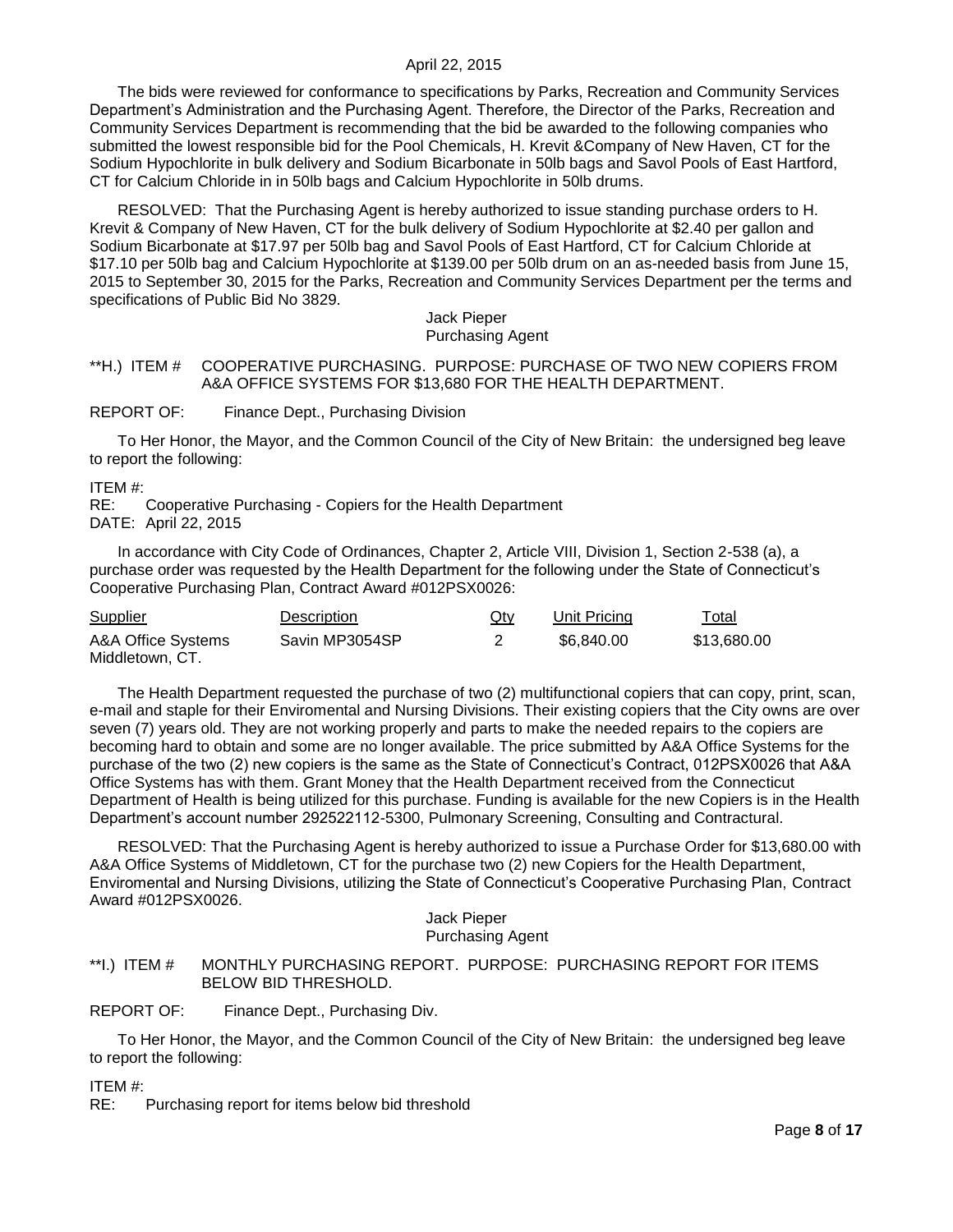DATE: April 22, 2015

In accordance with the New Britain Code of Ordinances, Section 2-566, a monthly report of purchases between \$500 and \$7,500 shall be provided to the Common Council. The report shall include a detailed description of items or services purchased, name of vendor, owner of business and dollar amount spent on each individual purchase as well as the aggregate total of spend to date for the fiscal year.

The Finance Department, Purchasing Division has provided an electronic list of purchases for the Month of April 2015. This document is available in the Council office for review by Council members.

Acceptance and adoption is respectfully requested.

Jack Pieper Purchasing Agent

# **TAX DEPARTMENT**

<span id="page-8-0"></span>\*\*J.) ITEM # TAX ABATEMENTS, CORRECTIONS AND REFUNDS

REPORT OF: Tax Collector

To Her Honor, the Mayor, and the Common Council of the City of New Britain: the undersigned beg leave to report the following:

ITEM #:

RE: Tax Abatements, Corrections and Refunds

The Collector of Taxes has referred a list of tax abatements, corrections and refunds. Acceptance and adoption is respectfully recommended.

> Cheryl S. Blogoslawski Tax Collector

# **REPORTS RETURNED FROM COMMITTEE**

## **COMMITTEE ON LICENSES**

<span id="page-8-1"></span>\*\*K.) 33061 RECOMMENDATION FOR RESOLUTION 33061. PURPOSE: LICENSE TO BE ISSUED FOR PURPOSE OF CONDUCTING THE LITTLE POLAND FESTIVAL.

### REPORT OF: COMMITTEE ON LICENSES

To Her Honor, the Mayor, and the Common Council of the City of New Britain: the undersigned beg leave to report the following:

ITEM #:33061

RE: Little Poland Festival

The Committee on Licenses, held a meeting on Monday, April 20, 2015, at 7:00 pm in the Council Chambers, voted to adopt and refer back to the Common Council with a favorable recommendation the following:

RESOLVED; by the Common Council of the City of New Britain that the Mayor be and is hereby authorized to issue to the Polish Foundation of New Britain, said licenses as may be issued under Chapter 5, Section 5-15 through 5-22, of the Code of Ordinances, for Sunday, April 26, 2015, between the hours of 11:00 AM to 6:00 PM for the purpose of conducting the annual "Little Poland Festival" on Broad Street. The organization is also requesting that the Police Department allow the closure of Broad Street from Gold Street to High Street and the closure of Grover Street from Orange Street to Lyman Street. Horace Street access to Broad Street would also be closed.

Alderman Adam Platosz, Chair

<span id="page-8-2"></span>\*\*L.) 33062 RECOMMENDATION FOR RESOLUTION 33062. PURPOSE: LICENSE TO BE ISSUED FOR PURPOSE OF CONDUCTING THE "ODPUST" FESTIVAL.

REPORT OF: COMMITTEE ON LICENSES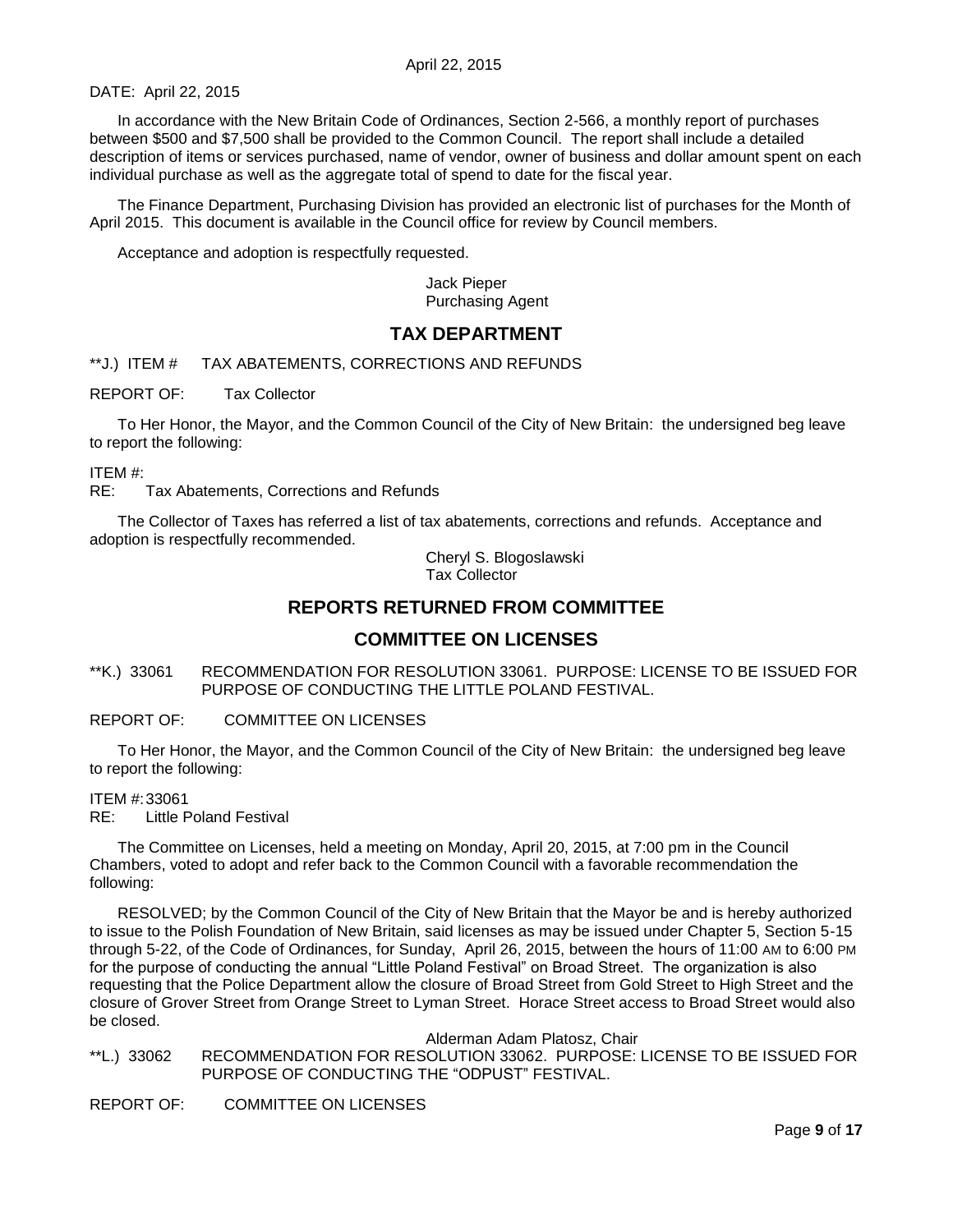To Her Honor, the Mayor, and the Common Council of the City of New Britain: the undersigned beg leave to report the following:

#### ITEM #:33062

RE: Sacred Heart Church "Odpust" Festival

The Committee on Licenses, held a meeting on Monday, April 20, 2015, at 7:00 pm in the Council Chambers, voted to adopt and refer back to the Common Council with a favorable recommendation the following:

RESOLVED; by the Common Council of the City of New Britain that the Mayor be and is hereby authorized to issue to the Sacred Heart Church said licenses as may be issued under Chapter 5, Section 5-15 through 5- 22, of the Code of Ordinances for Friday, June 26, 2015, and Saturday, June 27, 2015, for the purpose of conducting their annual parish festival "Odpust" on the Sacred Heart Church grounds, Broad Street and Gold Street, New Britain, Connecticut.

Alderman Adam Platosz, Chair

<span id="page-9-0"></span>\*\*M.) 33063 RECOMMENDATION FOR RESOLUTION 33063. PURPOSE: LICENSE TO BE ISSUED FOR PURPOSE OF CONDUCTING THE PULASKI CLUB BAZAAR/CARNIVAL.

REPORT OF: COMMITTEE ON LICENSES

To Her Honor, the Mayor, and the Common Council of the City of New Britain: the undersigned beg leave to report the following:

### ITEM #:33063

RE: Pulaski Club Bazaar/Carnival

The Committee on Licenses, held a meeting on Monday, April 20, 2015, at 7:00 pm in the Council Chambers, voted to adopt and refer back to the Common Council with a favorable recommendation the following:

RESOLVED; by the Common Council of the City of New Britain that the Mayor be and is hereby authorized to issue to the Pulaski Club, Inc., said licenses as may be issued under Chapter 5, Section 5-15 through 5-22, of the Code of Ordinances for Thursday, April 23, 2015, Friday, April 24, 2015, Saturday, April 25, 2015, from 5:00 PM to 10:00 PM, and Sunday, April 26, 2015, from 12:00 PM until 6:00 PM, for the purpose of conducting a bazaar/carnival in the Pulaski Club parking lot at 89 Grove Street, New Britain, Connecticut. The organization is also requesting that the police department allow the closure of Grove Street between Broad Street and Orange Street to vehicular traffic during the times of the bazaar/carnival.

#### Alderman Adam Platosz, Chair

<span id="page-9-1"></span>\*\*N.) 33064 RECOMMENDATION FOR RESOLUTION 33064. PURPOSE: LICENSE TO BE ISSUED FOR PURPOSE OF CONDUCTING THE DOZYNKI FESTIVAL.

### REPORT OF: COMMITTEE ON LICENSES

To Her Honor, the Mayor, and the Common Council of the City of New Britain: the undersigned beg leave to report the following:

#### ITEM #:33064

RE: Dozynki Festival

The Committee on Licenses, held a meeting on Monday, April 20, 2015, at 7:00 pm in the Council Chambers, voted to adopt and refer back to the Common Council with a favorable recommendation the following:

RESOLVED; by the Common Council of the City of New Britain that the Mayor be and is hereby authorized to issue to the Polish Council of Greater New Britain, said licenses as may be issued under Chapter 5, Section 5-15 through 5-22, of the Code of Ordinances for Saturday, August 22, 2015, and Sunday, August 23, 2015, for the purpose of conducting the Annual "Dozynki" Festival at the Polish Falcon "Polanka" Field on Farmington Avenue, New Britain, Connecticut.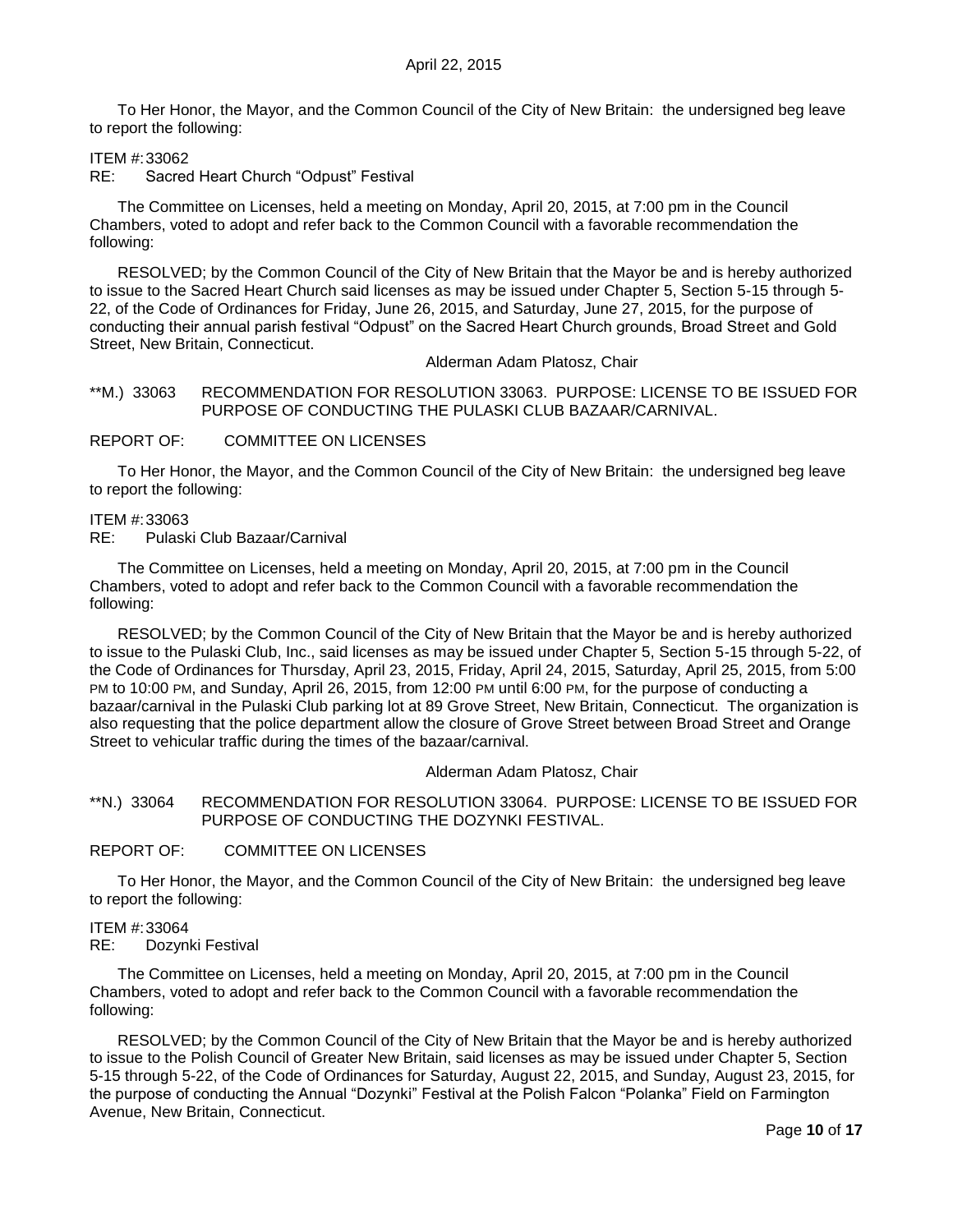### Alderman Adam Platosz, Chair

# **COMPENSATION COMMITTEE**

### <span id="page-10-0"></span>\*\*O.) ITEM # RECOMMENDATION OF THE COMPENSATION COMMITTEE. PURPOSE: COMPENSATION RECOMMENDATION FOR APPOINTED AND ELECTED OFFICIALS.

### REPORT OF: Compensation Committee

To Her Honor, the Mayor, and the Common Council of the City of New Britain: the undersigned beg leave to report the following:

ITEM #:

RE:

The Compensation Committee, per Section 2-338 of the City of New Britain Code of Ordinances, composed of Alderman Carlo Carlozzi, Jr., Chairman, Alderman Wilfredo Pabon and Alderman Emmanuel Sanchez, through the assistance of the Common Council Administrator Jessica Gerratana, compiled extensive data from (19) nineteen surrounding towns and cities to assist in the research of compensation rates for elected and appointed officials.

The data was compiled from the following cities and towns for diversity in comparison:

| <b>Bristol</b> | Danbury        | East Hartford | East Haven | Enfield  |
|----------------|----------------|---------------|------------|----------|
| Groton         | Hamden         | Meriden       | Middletown | Milford  |
| Newington      | <b>Norwalk</b> | Norwich       | Simsbury   | Trumbull |
| Vernon         | Waterbury      | West Haven    | Windsor    |          |

The Compensation Committee held extensive meetings on March 10, 2015; March 16, 2015; March 24, 2015; March 31, 2015 and April 7, 2015. The meetings were posted according to the City of New Britain Code of Ordinances requirements and open to the public to attend allowing an opportunity to speak.

After extensive discussion, the Compensation Committee proposes the following:

Effective November 2015 there would be a 5% compensation increase for the Mayor, Tax Collector, Town Clerk, Registrar of Voters (2 positions) and Corporation Counsel.

An additional 5% compensation increase would come into effect in November of 2017, followed by a 2.5% increase in November 2019, a 2.5% increase in November of 2021, a 2.5% increase in November of 2023 and a 2.5% increase in November of 2025 for these same offices.

The Compensation Committee recommends setting the rate of compensation for the Clerk of Committees to \$6,500 effective November of 2015. The Clerk of Committees would receive a compensation increase of 5% in November 2017, a 2.5% increase in November of 2019, a 2.5% increase in November of 2021, a 2.5% increase in November of 2023 and a 2.5% increase in November of 2025.

The Compensation Committee does not recommend an increase for the positions of Common Council Members or Treasurer at this time.

> Alderman Carlo Carlozzi, Jr. **Chair**

# **CONSOLIDATED SUBCOMMITTEE**

<span id="page-10-1"></span>\*\*P.) 33022 RECOMMENDATION FOR ITEM 33022. PURPOSE: PROPOSED AMENDMENT TO THE CODE OF ORDINANCES TO INCREASE TIME ALLOWED FOR PLACEMENT OF RUBBISH CONTAINERS.

### REPORT OF: CONSOLIDATED SUBCOMMITTEE

To Her Honor, the Mayor, and the Common Council of the City of New Britain: the undersigned beg leave to report the following:

ITEM #: 33022 RE: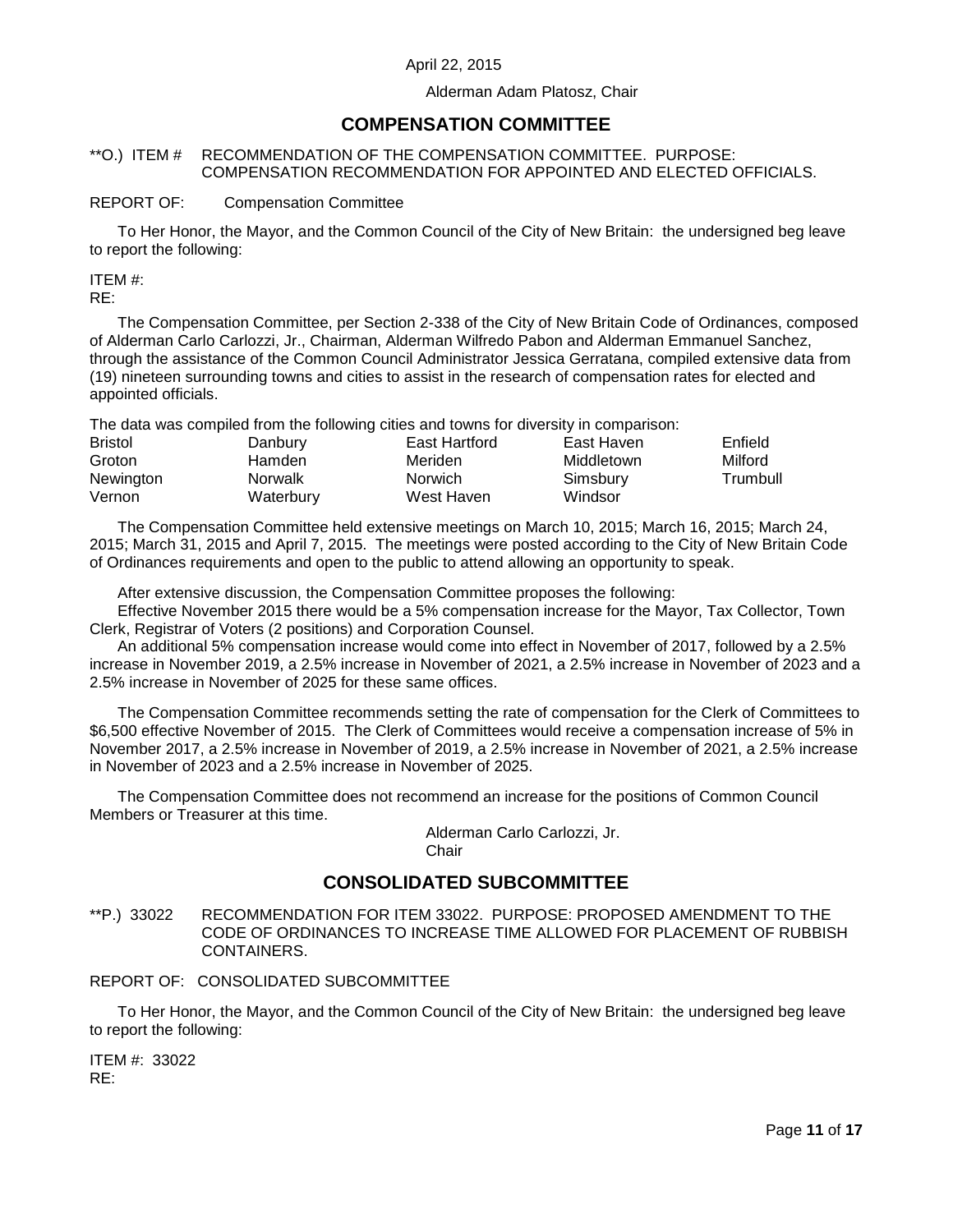The Consolidated Subcommittee held a special meeting on Tuesday, April 14, 2015, at 7:00 PM in the Council Chambers, to which was referred the matter of item 33022, Amend Code of Ordinances to increase the time allowed for placement of rubbish container. The Consolidated Subcommittee voted to accept as amended and refer back to the Common Council with a favorable recommendation.

> Alderman Emmanuel Sanchez **Chair**

# **RESOLUTIONS RETURNED FROM COMMITTEE**

<span id="page-11-0"></span>1.) 33061 POLISH FOUNDATION OF GREATER NEW BRITAIN LITTLE POLAND FESTIVAL. PURPOSE: LICENSE TO BE ISSUED FOR PURPOSE OF CONDUCTING A FESTIVAL. D. DEFRONZO, D. NAPLES, R. SMEDLEY

Item #33061 RE: Little Poland Festival

To Her Honor, the Mayor, and the Common Council of the City of New Britain: the undersigned beg leave to recommend the adoption of the following:

RESOLVED; by the Common Council of the City of New Britain that the Mayor be and is hereby authorized to issue to the Polish Foundation of New Britain, said licenses as may be issued under Chapter 5, Section 5-15 through 5-22, of the Code of Ordinances, for Sunday, April 26, 2015, between the hours of 11:00 AM to 6:00 PM for the purpose of conducting the annual "Little Poland Festival" on Broad Street. The organization is also requesting that the Police Department allow the closure of Broad Street from Gold Street to High Street and the closure of Grover Street from Orange Street to Lyman Street. Horace Street access to Broad Street would also be closed.

> Alderman David DeFronzo Alderman Don Naples Alderman Robert Smedley

### <span id="page-11-1"></span>2.) 33062 SACRED HEART CHURCH "ODPUST" FESTIVAL. PURPOSE: LICENSE TO BE ISSUED FOR PURPOSE OF CONDUCTING A FESTIVAL. D. DEFRONZO, D. NAPLES, R. SMEDLEY

Item #33062 RE: Sacred Heart Church "Odpust" Festival

To Her Honor, the Mayor, and the Common Council of the City of New Britain: the undersigned beg leave to recommend the adoption of the following:

RESOLVED; by the Common Council of the City of New Britain that the Mayor be and is hereby authorized to issue to the Sacred Heart Church said licenses as may be issued under Chapter 5, Section 5-15 through 5- 22, of the Code of Ordinances for Friday, June 26, 2015, and Saturday, June 27, 2015, for the purpose of conducting their annual parish festival "Odpust" on the Sacred Heart Church grounds, Broad Street and Gold Street, New Britain, Connecticut.

Alderman David DeFronzo Alderman Don Naples Alderman Robert Smedley

<span id="page-11-2"></span>3.) 33063 PULASKI CLUB BAZAAR/CARNIVAL. PURPOSE: LICENSE TO BE ISSUED FOR PURPOSE OF CONDUCTING A BAZAAR/CARNIVAL. D. DEFRONZO, D. NAPLES, R. SMEDLEY

Item #33063 RE: Pulaski Club Bazaar/Carnival

To Her Honor, the Mayor, and the Common Council of the City of New Britain: the undersigned beg leave to recommend the adoption of the following:

RESOLVED; by the Common Council of the City of New Britain that the Mayor be and is hereby authorized to issue to the Pulaski Club, Inc., said licenses as may be issued under Chapter 5, Section 5-15 through 5-22, of the Code of Ordinances for Thursday, April 23, 2015, Friday, April 24, 2015, Saturday, April 25, 2015, from 5:00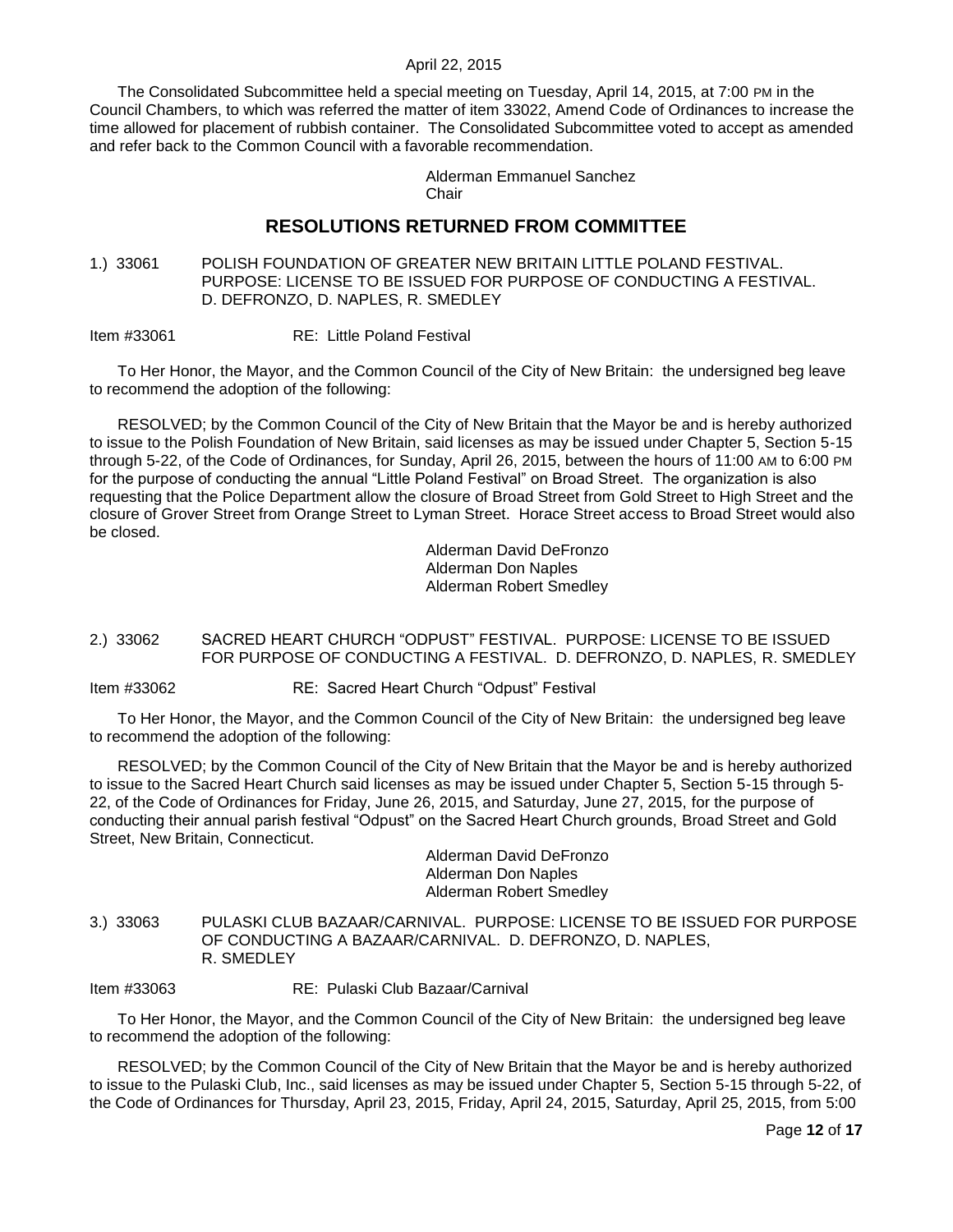PM to 10:00 PM, and Sunday, April 26, 2015, from 12:00 PM until 6:00 PM, for the purpose of conducting a bazaar/carnival in the Pulaski Club parking lot at 89 Grove Street, New Britain, Connecticut. The organization is also requesting that the police department allow the closure of Grove Street between Broad Street and Orange Street to vehicular traffic during the times of the bazaar/carnival.

> Alderman David DeFronzo Alderman Don Naples Alderman Robert Smedley

### <span id="page-12-0"></span>4.) 33064 POLISH COUNCIL OF GREATER NEW BRITAIN DOZYNKI FESTIVAL. PURPOSE: LICENSE TO BE ISSUED FOR PURPOSE OF CONDUCTING A FESTIVAL. D. DEFRONZO

Item #33064 RE: Dozynki Festival

To Her Honor, the Mayor, and the Common Council of the City of New Britain: the undersigned beg leave to recommend the adoption of the following:

RESOLVED; by the Common Council of the City of New Britain that the Mayor be and is hereby authorized to issue to the Polish Council of Greater New Britain, said licenses as may be issued under Chapter 5, Section 5-15 through 5-22, of the Code of Ordinances for Saturday, August 22, 2015, and Sunday, August 23, 2015, for the purpose of conducting the Annual "Dozynki" Festival at the Polish Falcon "Polanka" Field on Farmington Avenue, New Britain, Connecticut.

Alderman David DeFronzo

### <span id="page-12-1"></span>5.) 33022 PROPOSED AMENDMENT TO THE CODE OF ORDINANCES. PURPOSE: INCREASE TIME ALLOWED FOR PLACEMENT OF RUBBISH CONTAINERS. D. NAPLES

Item # 33022 RE:

To Her Honor, the Mayor, and the Common Council of the City of New Britain: the undersigned beg leave to recommend the adoption of the following:

Resolution Summary: INTENT AND PURPOSE:

To revise Section 11-6 of the Code of Ordinances to provide for the Common Council of the City of New Britain to increase the time allowed for container removal.

BE IT ORDAINED BY THE COMMON COUNCIL OF THE CITY OF NEW BRITAIN that SECTION 11-6 of the Code of Ordinances, City of New Britain, be amended as follows: (inserted text appears in underline; deleted text appears in strikethrough; new sections begin with the word [new].

Sec. 11-6. Points of collection.

- (a) For curbside collection, clean carts shall be placed at the curb at the appointed time for collection in accordance with guidelines established by the Department of Ppublic Wworks.
- (b) No rubbish shall be placed at the curb earlier than  $\frac{5:00 \text{ p.m. of}}{1000 \text{ p.m. of}}$  hoon on the day prior to a scheduled pickup. All rubbish containers shall be removed from the sidewalk or curb within twelve (12) twenty-four (24) hours after collection.
- (c) Any person violating subsection (b) shall be fined ninety-nine dollars (\$99.00) for each such offense.

(Code 1970, § 18-6; Ord. of 3-85; Ord. of 5-85; No. 26824-1, 2-27-02; Res. No. 29580-2, 6-13-07)

Alderman Don Naples

## **NEW RESOLUTIONS**

<span id="page-12-2"></span>6.) ITEM # PROPOSED COMPENSATION RATES. PURPOSE: PROPOSED COMPENSATION ADJUSTMENTS FOR APPOINTED AND ELECTED OFFICIALS. C. CARLOZZI, JR., W. PABON, E. SANCHEZ

Item # RE: Compensation of Elected and Appointed Officials

To Her Honor, the Mayor, and the Common Council of the City of New Britain: the undersigned beg leave to recommend the adoption of the following: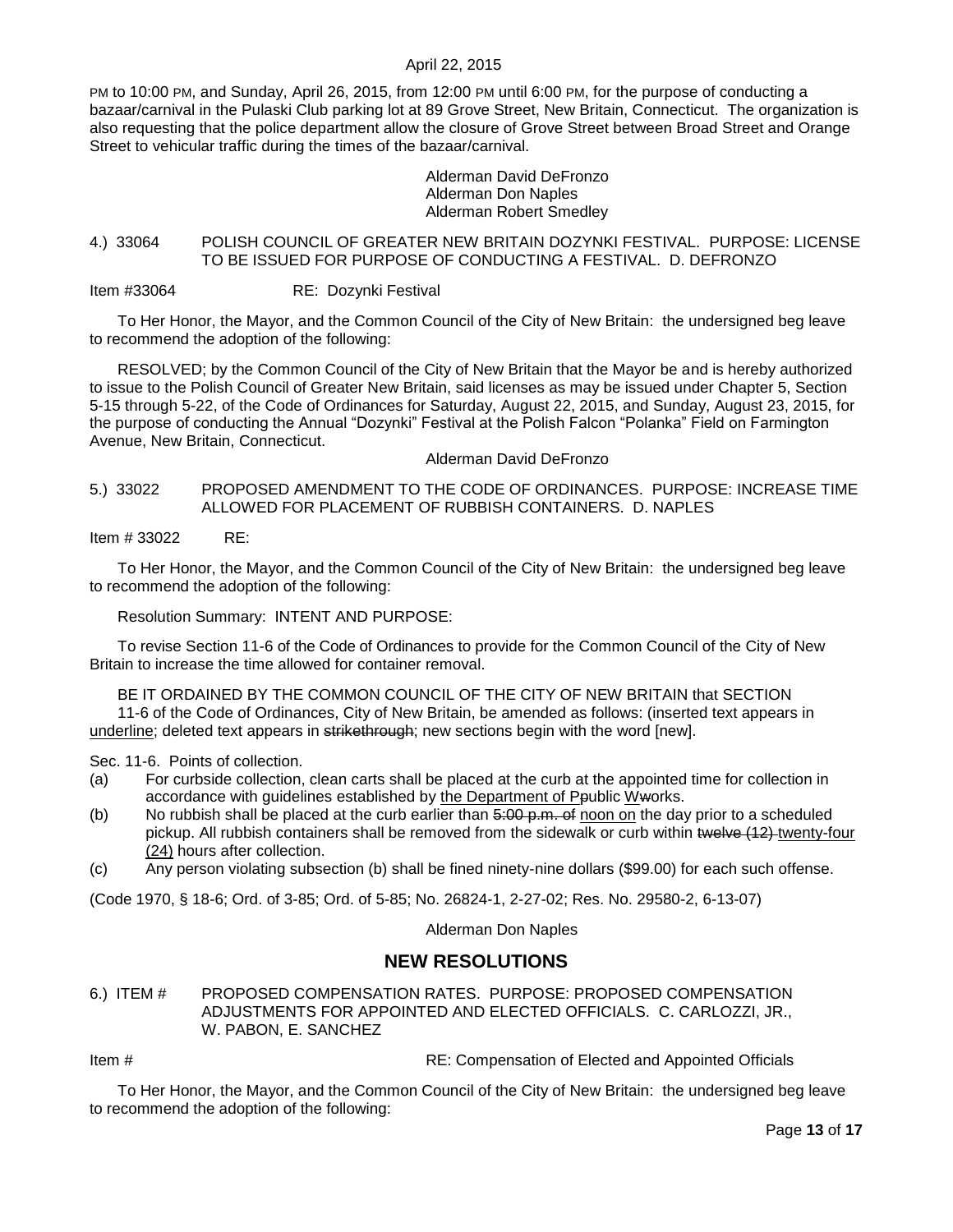WHEREAS, the Compensation Committee of the Common Council, consisting of Alderman Carlo Carlozzi, Jr., Chairman, Alderman Wilfredo Pabon and Alderman Emmanuel Sanchez, has researched compensation data from 19 surrounding towns and cities; and

WHEREAS, in an effort to be thorough and transparent and in accordance with the City Code of Ordinances, the Compensation Committee held meetings on March 10, 2015; March 16, 2015; March 24, 2015; March 31, 2015 and April 7, 2015, all of which were open to the public allowing an opportunity for discourse; and

WHEREAS, after extensive research and colloquy, the Compensation Committee recommends the following changes to the compensation of elected and appointed officials;

Effective November 2015 there would be a 5% compensation increase for the Mayor, Tax Collector, Town Clerk, Registrar of Voters (2 positions) and Corporation Counsel.

An additional 5% compensation increase would come into effect in November of 2017, followed by a 2.5% increase in November 2019, a 2.5% increase in November of 2021, a 2.5% increase in November of 2023 and a 2.5% increase in November of 2025 for these same offices; and

Effective November 2015, the compensation for the Clerk of Committees would be set at \$6,500. The Clerk of Committees would receive a compensation increase of 5% in November 2017, a 2.5% increase in November of 2019, a 2.5% increase in November of 2021, a 2.5% increase in November of 2023 and a 2.5% increase in November of 2025; and

The Compensation Committee does not recommend an increase for the positions of Common Council Members or Treasurer at this time; and

NOW, THEREFORE, BE IT RESOLVED, that the Common Council of the City of New Britain authorizes the changes for the compensation of elected and appointed officials recommended by the Compensation Committee.

Alderman Carlo Carlozzi, Jr. Alderman Wilfredo Pabon Alderman Emmanuel Sanchez

<span id="page-13-0"></span>7.) ITEM # APRIL 22, 2015 RECOGNIZED AS EARTH DAY. PURPOSE: PROMOTE CONSERVATION, ENERGY EFFICIENY AND TO RAISE AWARENESS OF THE ENVIRONMENT. S. BIELINSKI, T. COLLINS, R. SMEDLEY, M. TRUEWORTHY

Item # RE: April 22, 2015 as Earth Day

To Her Honor, the Mayor, and the Common Council of the City of New Britain: the undersigned beg leave to recommend the adoption of the following:

Whereas; on April 22, 1970, 20 million people across America celebrated the first Earth Day, promoting awareness of our environment and the positive impact each of us can have on it; and

Whereas; Earth Day, according to the Environmental Protection Agency, is now celebrated annually and globally to raise awareness of Earth's fragile environments and potential dangers of their unchecked destruction; and

Whereas; the New Britain City Council promotes conservation, energy efficiency and the study of the use of clean energy sources; and

Whereas; the City of New Britain has taken great strides in improving awareness and to promote conservation by solarizing numerous properties throughout the area including the New Britain Water Treatment Plant, Smalley Academy and Smith Elementary School; and

Whereas; the New Britain City Council acknowledges our collective responsibility for environmental education, stewardship and community sustainability; and, now, therefore, be it

Resolved; that the City of New Britain reaffirms its commitment to the goals and principles of Earth Day by:

Encouraging partnerships between and among local businesses, environmental organizations, schools and the artist community to help raise community awareness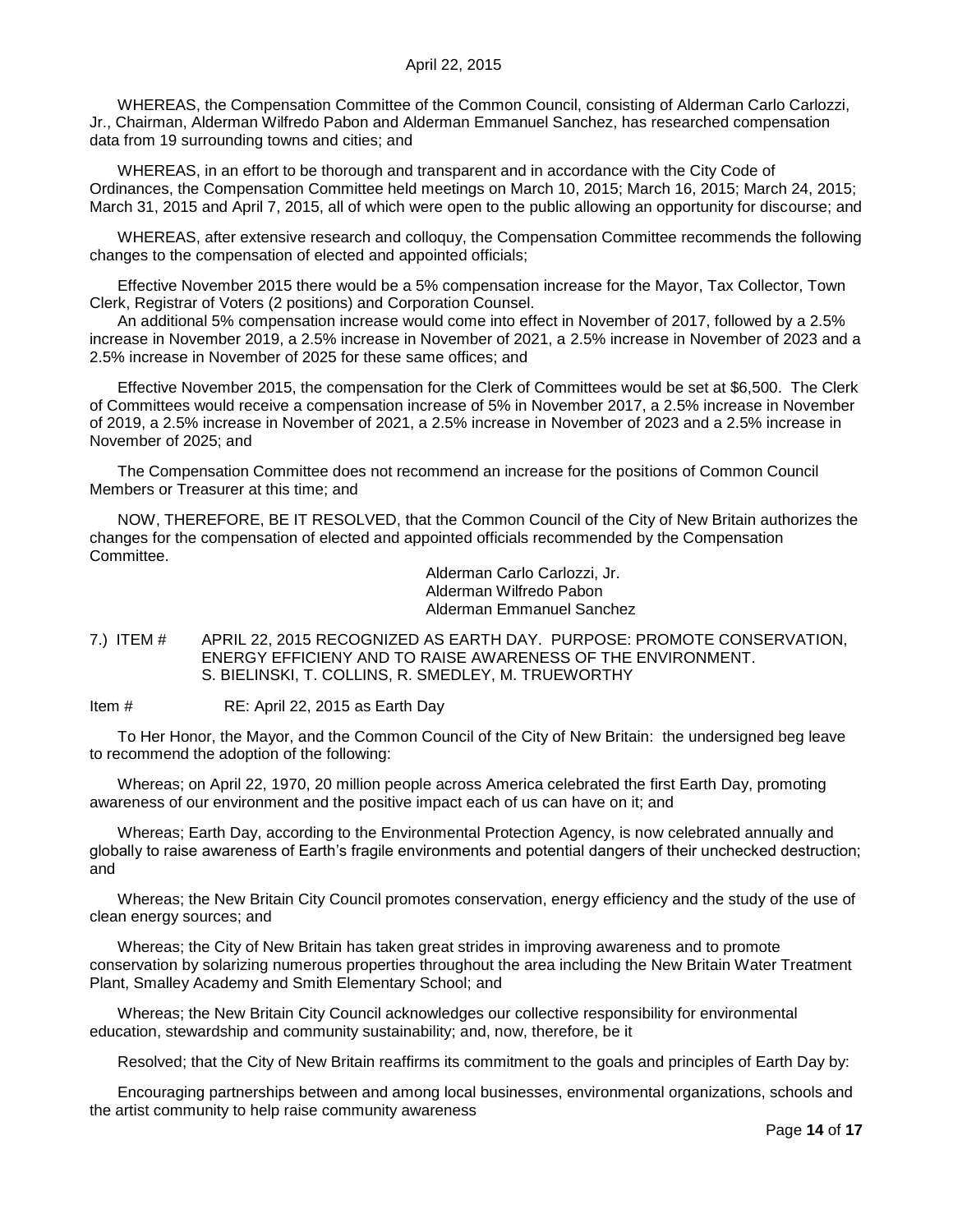Using the observance of Earth Day as a springboard of exploring new avenues to sustainability

Publicly proclaiming a commitment to preservation and stewardship of our natural landscape and sensitivity to environmental issues; and

Be It Further Resolved; that the City of New Britain recognize Earth Day on April 22<sup>nd</sup> and help to make 2015 the year the world unites to create a cleaner, healthier world and environmentally responsible world people.

> Alderwoman Suzanne Bielinski Alderwoman Tonilynn Collins Alderman Robert Smedley Alderman Michael Trueworthy

<span id="page-14-0"></span>8.) ITEM # RECOGNITION OF APRIL 23, 2015. PURPOSE: 107<sup>th</sup> ANNIVERSARY OF THE ARMY RESERVE. M. TRUEWORTHY

Item # RE: 107th Anniversary of the Army Reserve

To Her Honor, the Mayor, and the Common Council of the City of New Britain: the undersigned beg leave to recommend the adoption of the following:

WHEREAS; on April 23, 2015 the United States Army Reserve will celebrate their 107th anniversary; and

WHEREAS; the Army Reserve has transformed substantially since its humble beginnings in 1908, from a pool of doctors to an organization that provides trained, equipped, ready, resilient and accessible soldiers, leaders, and units to the Total Force for the full range of operations; and

WHEREAS; the Army Reserve is a community-based organization with 1,215 facilities located in 701 cities across America, with 200,000 plus soldiers living in every state and territory; and

WHEREAS; generations of soldiers have volunteered to serve in the distinguished, dual role as "Citizen-Soldier" with the support of their families, employers and the public; and

WHEREAS; the Army has relied on the depth their Federal Reserve Force has brought to their ranks for more than a century. Reservists have served as both a force multiplier and a source of needed skills and capabilities for the Army, providing a wide array of skills and capabilities enhanced by civilian training and professional expertise; and

WHEREAS; engaging Reserve Soldiers and leveraging their civilian skills is an effective way to deter terrorist groups and insurgents from gaining a foothold in volatile parts of the world. Across the globe, Army Reserve Soldiers are conducting intelligence, security, medical, logistical, civil affairs and engineering missions, as well as disaster relief and humanitarian assistance; NOW, THEREFORE, BE IT

RESOLVED; that the Common Council thank the soldiers, families, communities, employers and others who have helped to transform the Army Reserve into the life-saving and life-sustaining force for the nation which they are.

Alderman Michael Trueworthy

<span id="page-14-1"></span>9.) ITEM # CYSA FY 2015 GRANT. PURPOSE: GRANT FOR \$5,044 TO BE USED FOR PRO-SOCIAL ACTIVITIES AND DIRECT SERVICES PERTAINING TO THE JUVENILE REVIEW BOARD CLIENTS. E. SANCHEZ

Item # \_\_\_\_\_\_\_\_\_\_ RE: CYSA FY 2015 Grant \$5,044

To Her Honor, the Mayor, and the Common Council of the City of New Britain: the undersigned beg leave to recommend the adoption of the following:

Resolution Summary: PURPOSE: This resolution allows for receipt of a CT Department of Children and Families Grant that is passed through the CT Youth Services Association for \$5,044 for a contract period that ends June 30, 2015. Funds are to be used for Pro-Social Activities and Direct Services pertaining to Juvenile Review Board clients. There is no match obligation on the part of the City for these entitlement funds.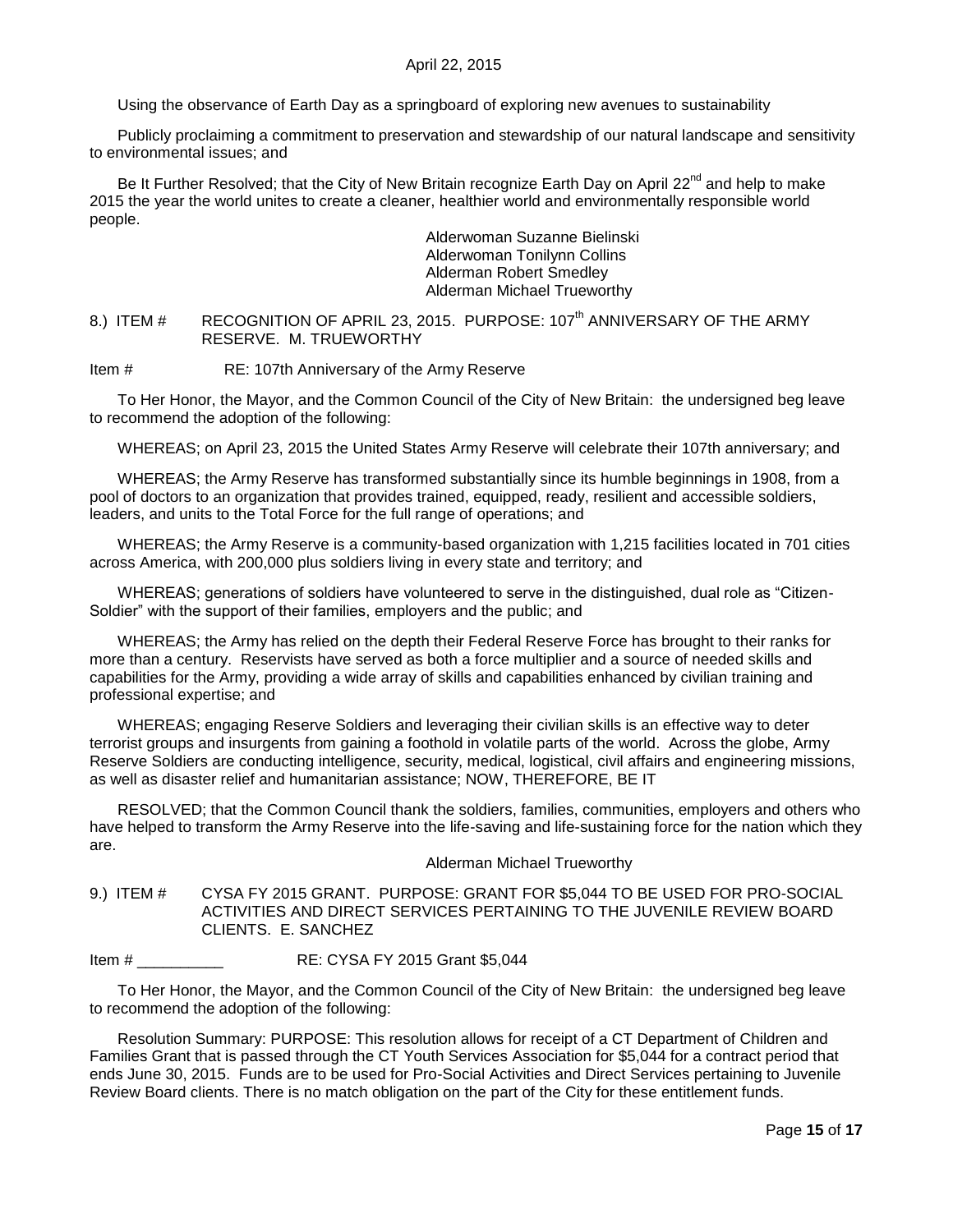WHEREAS, the City of New Britain is committed to providing information, referrals and advocacy services to its residents, and particularly its children, AND

WHEREAS, the City of New Britain has had a Juvenile Review Board for the past 37 years. This board handles on average 68 cases of at-risk youth on an annual basis.

WHEREAS, funding for pro-social and direct services has been awarded to New Britain Parks, Recreation & Community Services Department, AND

WHEREAS, Parks, Recreation and Community Services Department will be providing pro-social activities such as summer camp, baby sitter training, baseball leagues, midget football, YMCA memberships and Tae Kwon Do memberships. The City will also be providing direct services such as MADD smart teen and parent programs and Big Brother/Big Sister programs with this funding, NOW

THEREFORE, BE IT RESOLVED, that Mayor Erin E. Stewart receive full authority to execute all contracts in receipt of the CYSA funding in the amount of \$5,044, AND

BE IT FURTHER RESOLVED, that such funding, upon receipt, be placed in appropriate revenue and expenditure accounts as detailed below, under administrative purview of New Britain Parks, Recreation & Community Services Department.

Revenue Account:

| 298536109-4232         | <b>Grants &amp; Contributions</b> |              | \$5.044 |
|------------------------|-----------------------------------|--------------|---------|
| Expenditures accounts: |                                   |              |         |
| 298536109-5348         | <b>Other Project Services</b>     |              | \$2,880 |
| 298536109-5835         | Programs                          |              | \$2.164 |
|                        |                                   | <b>TOTAL</b> | \$5.044 |

Alderman Emmanuel Sanchez

### <span id="page-15-0"></span>10.) ITEM # SALE OF RESCUE TRUCK. PURPOSE: SALE OF RESCUE TRUCK FOR \$361,001 TO MIDWAY FIRE DEPARTMENT. S. BIELINSKI, J. GIANTONIO

Item  $\#$  RE:

To Her Honor, the Mayor, and the Common Council of the City of New Britain: the undersigned beg leave to recommend the adoption of the following:

Whereas; the City of New Britain Fire Department purchased Rescue 1 in 2007; and

Whereas; the City of New Britain closed the Rescue 1 Company in 2010 as part of cost cutting and it has not been staffed since closing of the company; and

Whereas; the City of New Britain desired to sell the apparatus as surplus property; and

Whereas; the City entered into a brokerage agreement with Brindlee Mountain Fire Apparatus to sell the rescue truck; and

Whereas; the City required a minimum bid of 320,000 dollars; and

Whereas; the City recently accepted the following bids:

\$ 320,000 from Cape Girardeau Fire Department, Missouri and

\$ 361,001 from Midway Fire Department, Georgetown County, South Carolina; and

Whereas; the rescue truck has been sold to the Midway Fire Department of Georgetown County, South Carolina for 361,001; and

NOW THEREFORE BE IT RESOLVED; that the Mayor is duly authorized to accept these funds with the following distribution: